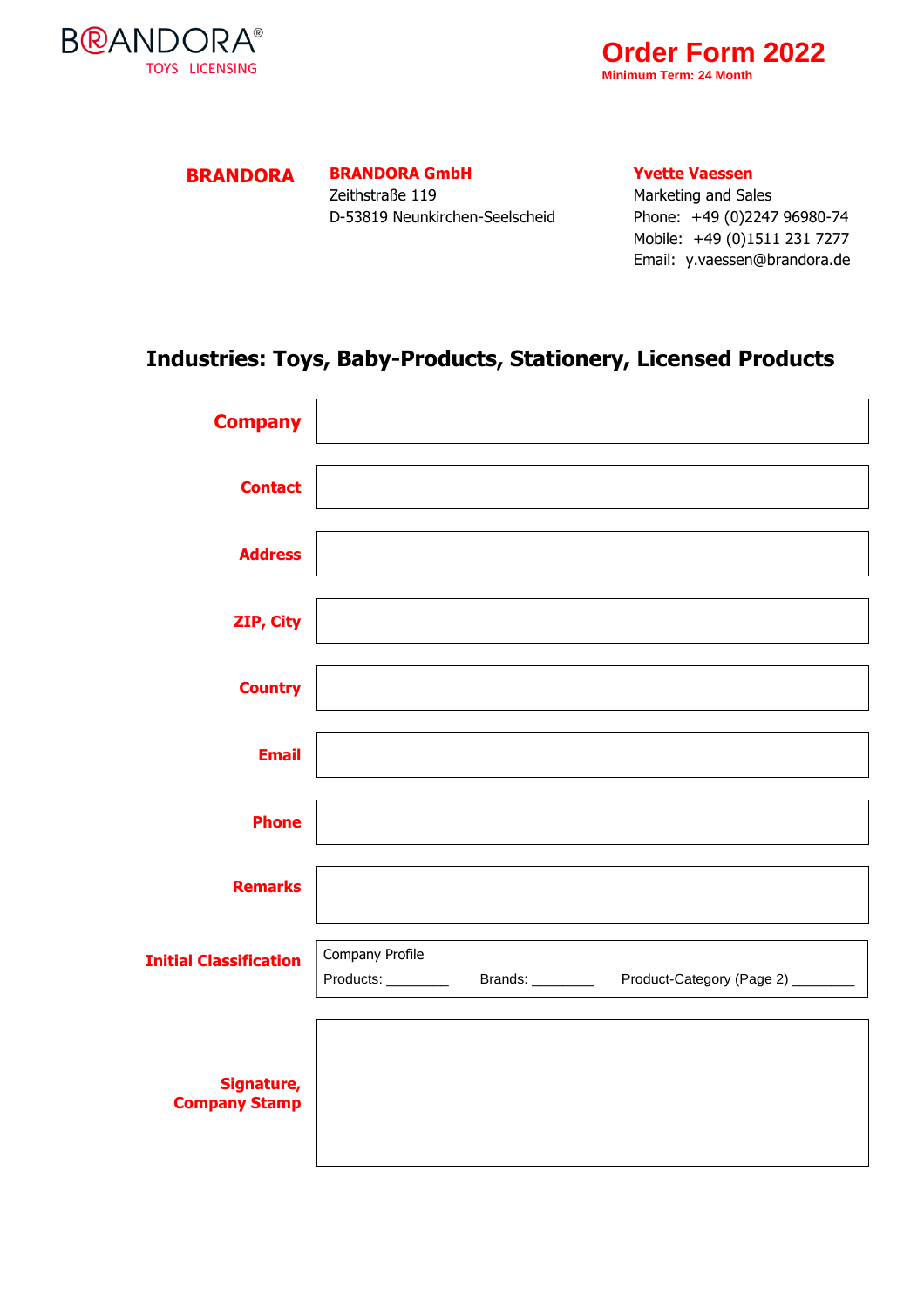## **B@ANDORA® TOYS LICENSING**

**BRANDORA invests a lot of effort with the qualification of the product data, much is processed manually. For this reason, the minimum contract duration is 24/month. Thereafter, the contract is extended by 1 year if it is not terminated with a notice period of 6 weeks to the end of the contract.**

| <b>Category</b>                                  | <b>Coverage</b>                                                       | <b>Price / Year</b> | <b>Select</b> |  |  |
|--------------------------------------------------|-----------------------------------------------------------------------|---------------------|---------------|--|--|
|                                                  |                                                                       |                     |               |  |  |
| <b>Basic: Company without products</b>           |                                                                       |                     |               |  |  |
| A                                                | Company Profile (service providers)                                   | 800,00 €            |               |  |  |
|                                                  | incl. 2 News/Newsletter / Year                                        |                     |               |  |  |
|                                                  |                                                                       |                     |               |  |  |
| <b>Basic: Company Profile, 1 brand</b>           |                                                                       |                     |               |  |  |
| B                                                | 100 Products maximum, qualified, SEO                                  | 1.000,00 €          |               |  |  |
|                                                  | 1 assortment catalog, product news, newsletter                        |                     |               |  |  |
|                                                  |                                                                       |                     |               |  |  |
| Company profile, up to 2 brands<br><b>Basic:</b> |                                                                       |                     |               |  |  |
| С                                                | 500 Products maximum, qualified, SEO                                  | 1.500,00 €          |               |  |  |
|                                                  | 1 assortment catalog, product news, newsletter                        |                     |               |  |  |
|                                                  |                                                                       |                     |               |  |  |
| <b>Basic:</b>                                    | Company profile, up to 3 brands                                       |                     |               |  |  |
| D                                                | 1000 Products maximum, qualified, SEO                                 | 2.000,00 €          |               |  |  |
|                                                  | 1 assortment catalog, product news, newsletter                        |                     |               |  |  |
|                                                  |                                                                       |                     |               |  |  |
|                                                  | <b>Basic: Company profile, up to 4 brands</b>                         |                     |               |  |  |
| E                                                | 1500 Products maximum, qualified, SEO                                 | 2.500,00 €          |               |  |  |
|                                                  | 1 assortment catalog, product news, newsletter                        |                     |               |  |  |
|                                                  |                                                                       |                     |               |  |  |
| Basic: Company Profile, , up to 5 brands         |                                                                       |                     |               |  |  |
|                                                  | 2000 Products maximum, qualified, SEO                                 | 3.000,00 €          |               |  |  |
|                                                  | 1 assortment catalog, product news, newsletter                        |                     |               |  |  |
|                                                  |                                                                       |                     |               |  |  |
|                                                  | additional product package                                            |                     |               |  |  |
| Р                                                | upgrade 500 additional products $+ 1$ brand, qualified, SEO           | 500,00 €            | packages      |  |  |
|                                                  |                                                                       |                     |               |  |  |
| additional brand                                 |                                                                       |                     |               |  |  |
| M                                                | + each additional brand (owned brand / sales brand) per year          | 200,00€             | brands        |  |  |
|                                                  |                                                                       |                     |               |  |  |
| <b>PREMIUMEINTRAG</b>                            |                                                                       |                     |               |  |  |
|                                                  | Unlimited products, up to 10 brands, SEO, Video integration           |                     |               |  |  |
| $\mathbf x$                                      | Themed product catalogue, product news, newsletter                    | 10.000,00 €         |               |  |  |
|                                                  | Landing page, fixed domain                                            | or monthly:         |               |  |  |
|                                                  | Logo bar on all pages and in the newsletters with direct link to l.p. | 900,00 €            |               |  |  |
|                                                  |                                                                       |                     |               |  |  |

All prices are in Euros and subject to VAT Annual adjustment to actual number of products displayed. All products without expiration date are used as calculation basis!

News/Newsletter: Your product news (products must be available at BRANDORA) are created free of charge and distributed to more than 10,000 stakeholders.